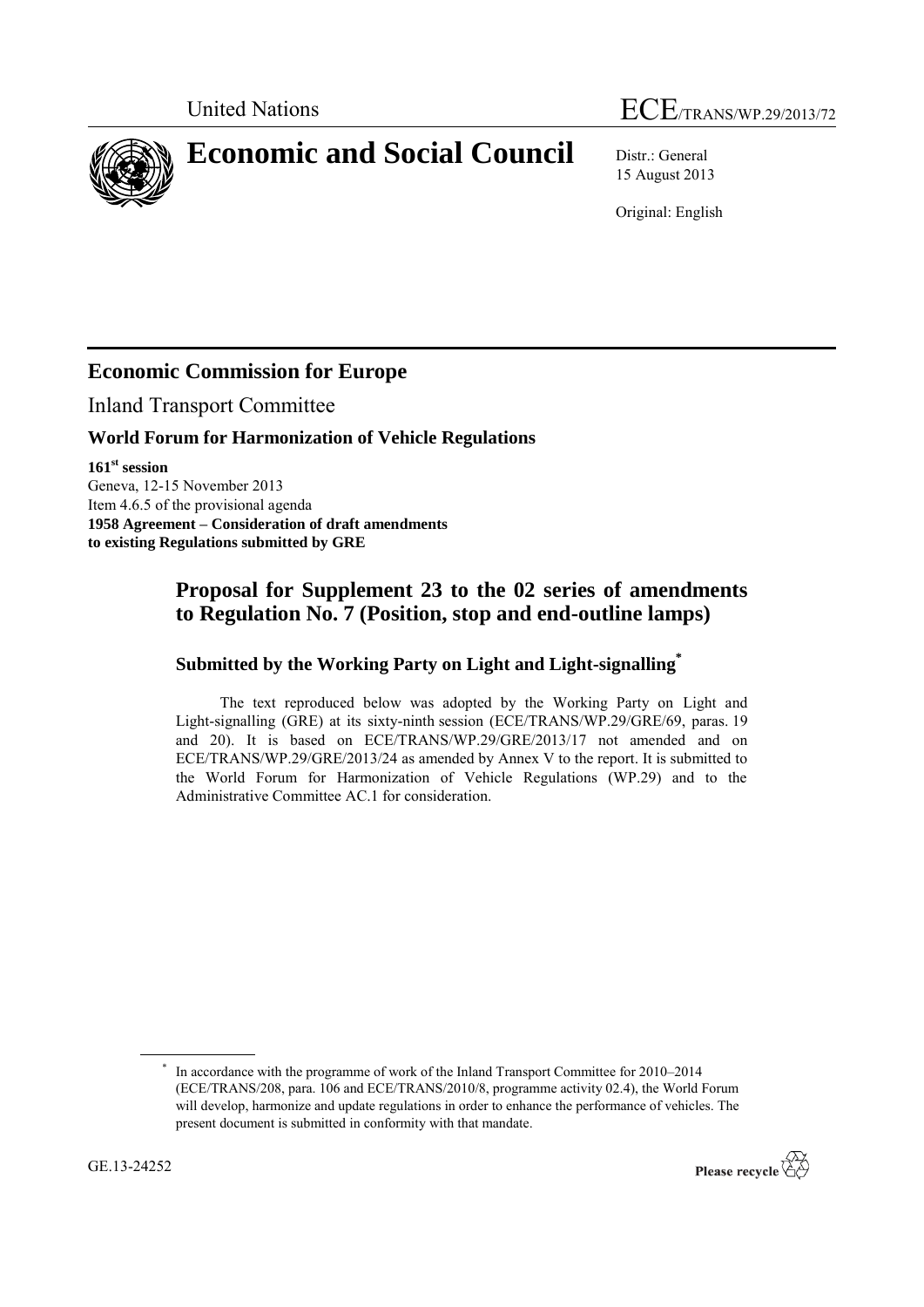*Insert a new paragraph 2.2.6.*, to read:

"2.2.6. In the case of a non-replaceable filament lamp(s) or light source module(s) equipped with non-replaceable filament lamp(s): the documents according to paragraph 5.11. of this Regulation."

*Insert a new paragraph 5.11.*, to read:

"5.11. In the case of non-replaceable filament lamp(s) or light source module(s) equipped with non-replaceable filament lamp(s), the applicant shall annex to the type approval documentation a report (by the light source manufacturer indicated in the type approval documentation), acceptable to the Authority responsible for type approval, that demonstrates compliance of these nonreplaceable filament lamp(s) with the requirements as specified in paragraph 2.11. of IEC 60809, Edition 3."

*Paragraph 9.1.* , amend to read*:*

"9.1. Lamps shall be so manufactured as to conform to the type approved under this Regulation. The compliance with the requirements set forth in paragraphs 6. and 8. above shall be verified as follows: … "

*Paragraph 9.2. (former)*, renumber as paragraph 9.1.1.

*Paragraph 9.3. (former)*, renumber as paragraph 9.1.2.

*Paragraph 9.4. (former)*, renumber as paragraph 9.2.

*Insert a new paragraph 9.3,* amend to read:

"9.3. In the case of non-replaceable filament lamp(s) or light source module(s) equipped with non-replaceable filament lamps, a report (by the light source manufacturer indicated in the type approval documentation) shall demonstrate compliance of these non-replaceable filament lamp(s) with lifetime requirements and, in the case of colour coated filament lamps, also with colour endurance requirements, as specified in paragraph 2.11. of IEC 60809, Edition 3."

*Annex 5, paragraph 1.2. to 1.3.,* amend to read:

- "1.2. With respect to photometric performances, the conformity of mass-produced lamps shall not be contested if, when testing according to paragraph 7. of this Regulation, the photometric performances as set forth in Paragraph 6. of this Regulation of any lamp chosen at random:
- 1.2.1. No measured value deviates unfavourably by more than 20 per cent from the values prescribed in this Regulation.

For the minimum values required throughout the fields specified in Annex 1 the respective maximum deviations of the measured values shall correspond to the values shown in the table below:

| Required minimum value | Equivalent 20 per cent | Equivalent 30 per cent |
|------------------------|------------------------|------------------------|
|                        |                        |                        |
| ງ 3                    |                        |                        |
| 0.05                   | ) ດາ                   | 0 03                   |

1.2.2. In the case of a lamp equipped with a replaceable light source, if results of the test described above do not meet the requirements, tests shall be repeated using another standard light source.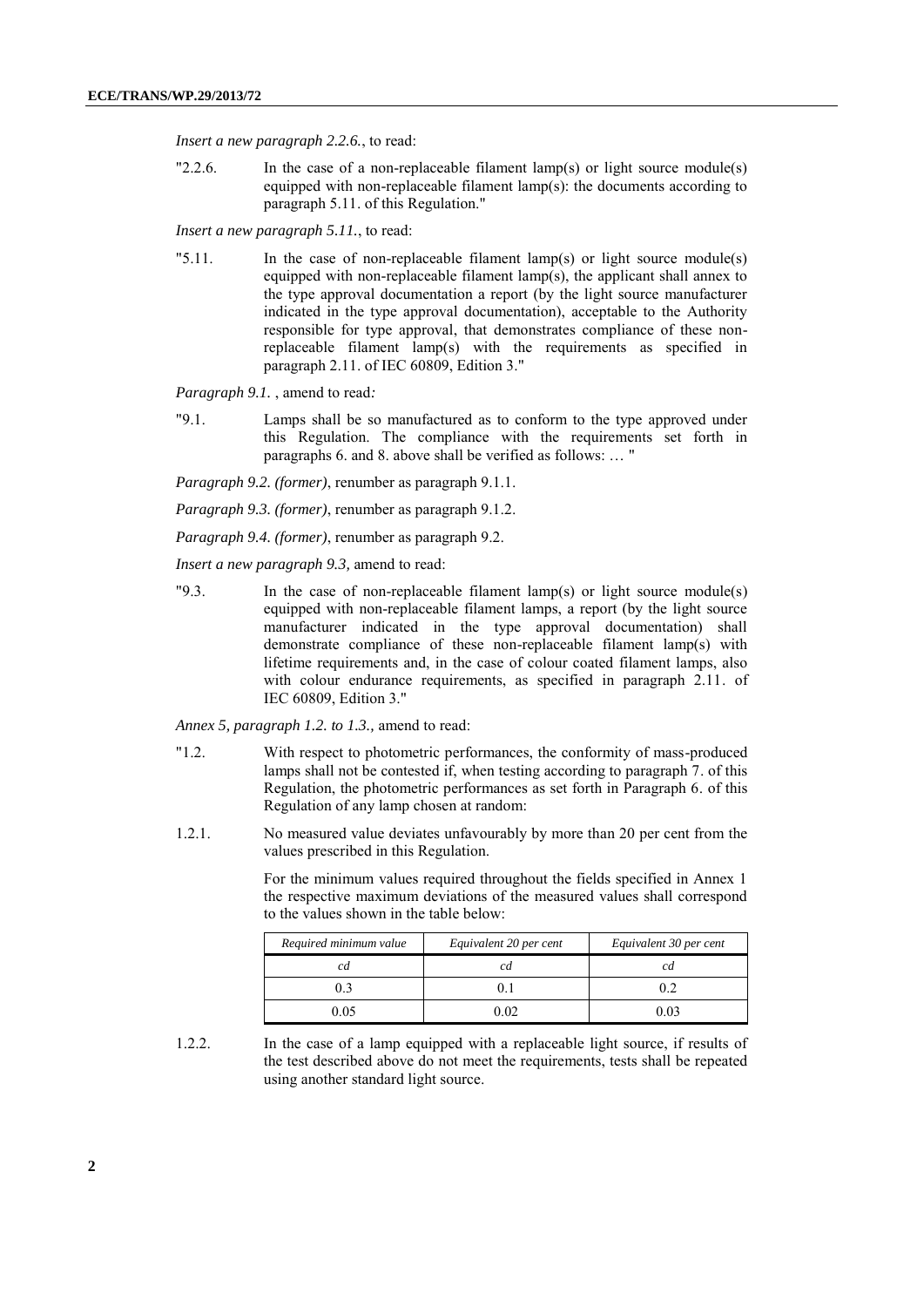1.3. With respect to colorimetric performance, the requirements set out in paragraph 8. of this Regulation shall be complied with."

*Annex 5, insert new paragraphs 1.4. to 1.4.2.*, to read:

- "1.4. In the case of non-replaceable filament lamp(s) or light source module(s) equipped with non-replaceable filament lamps, at any conformity of production check:
- 1.4.1. The holder of the approval mark shall demonstrate the use in normal production and show the identification of the non-replaceable filament lamp(s) as indicated in the type approval documentation;
- 1.4.2. In the case where doubt exists in respect to compliance of the nonreplaceable filament lamp(s) with lifetime requirements and/or, in the case of colour coated filament lamps, with colour endurance requirements, as specified in paragraph 2.11. of IEC 60809, Edition 3, conformity shall be checked (by the light source manufacturer indicated in the type approval documentation) as specified in paragraph 2.11. of IEC 60809, Edition 3."

*Annex 6, paragraph 1.2.,* amend to read:

"1.2. With respect to photometric performance, the conformity of mass-produced lamps shall not be contested if, when testing according to paragraph 7. of this Regulation, the photometric performances as set forth in Paragraph 6. of this Regulation of any lamp chosen at random:"

*Annex 6, paragraph 1.2.1,.* amend to read:

"1.2.1. According to the requirements in paragraph 1.2.1. of Annex 5 to this Regulation are met."

*Annex 6, paragraph 2. to 5.,* amend to read:

"2. First sampling

In the first sampling four lamps are selected at random. The first sample of two is marked A, the second sample of two is marked B.

2.1. The conformity of mass-produced lamps shall not be contested if the deviation of any specimen of samples A and B (all four lamps) is not more than 20 per cent.

> In the case, that the deviation of both lamps of sample A is not more than 0 per cent the measurement can be closed.

2.2. The conformity of mass-produced lamps shall be contested if the deviation of at least one specimen of samples A or B is more than 20 per cent.

> The manufacturer shall be requested to bring his production in line with the requirements (alignment) and a repeated sampling according to paragraph 3. below shall be carried out within two months' time after the notification. The samples A and B shall be retained by the Technical Service until the entire Conformity of Production process is finished.

3. First repeated sampling

A sample of four lamps is selected at random from stock manufactured after alignment.

The first sample of two is marked C, the second sample of two is marked D.